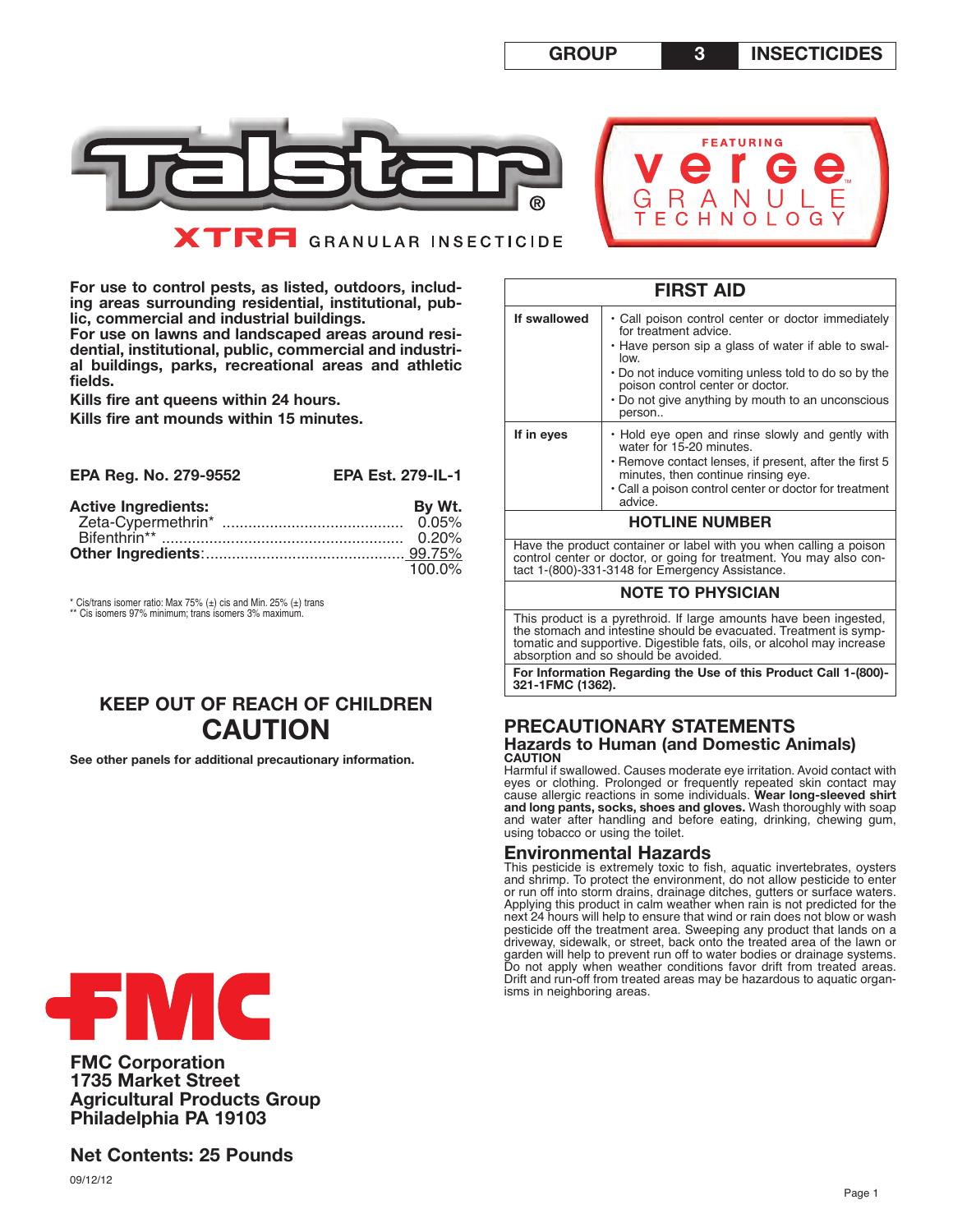# **STORAGE AND DISPOSAL**

Do not contaminate water, food or feed by storage or disposal. **Pesticide Storage**

Keep out of reach of children and animals. Store in original containers only. Store in a cool, dry place, preferably in a locked storage area and avoid excess heat. Carefully open containers. After partial use, close tightly.

**In case of spill, avoid contact, isolate area and keep out animals and unprotected persons. Confine spills. Call CHEMTREC (transportation and Spills): (800) 424-9300.**

To confine spill: Cover to prevent dispersal. Place damaged package in a holding container. Identify contents.

#### **Pesticide Disposal**

Wastes resulting from the use of this product may be disposed of on site or at an approved waste disposal facility.

### **Container Handling**

**Non-refillable container.** Do not reuse or refill this container. Completely empty bag into application equipment. Then offer for recycling, if available, or dispose of empty bag in a sanitary landfill or by incineration or, if allowed by state and local authorities, by burning. If burned, stay out of smoke.

## **DIRECTIONS FOR USE**

It is a violation of Federal Law to use this product in a manner inconsistent with its labeling.

Apply this product directly to the lawn or garden area. Water treated area as directed on this label. Do not water to the point of run-off.

Do not make applications during rain.

Application is prohibited directly into sewers or drains, or to any area like a gutter where drainage to sewers, storm drains, water bodies, or aquatic habitat can occur. Do not allow the product to enter any drain during or after application.

Not for use on plants being grown for sale of other commercial use, or for commercial seed production, or for research purposes.

Not for use on golf courses, sod farms, nurseries, in commercial greenhouses or on grass grown for seed.

For use on plants intended for aesthetic purposes or climate modification and being grown in interior plantscapes, ornamental gardens or parks, or lawns or grounds.

Also for use as a perimeter or spot treatment to control pests outdoors, including areas surrounding residential, institutional, public, commercial and industrial buildings.

Do not apply more than 0.25 lb. active ingredient (ai.) per acre (2.3 lbs granules per 1000 sq. ft.) per application on residential use sites (i.e., around private homes, apartment buildings, condominiums, non-agricultural outbuildings, non-commercial greenhouses, pre-schools or daycare facilities).

May be applied at up to 0.50 lb. ai. per acre (4.6 lbs granules per 1000 sq. ft.) per application on non-residential use sites (i.e., around institutional, public, commercial or industrial buildings; parks; recreational areas or athletic fields).

Do not broadcast apply more than 0.5 lb. ai. per acre (4.6 lbs per 1000 sq. ft.) per year.

**Lawn Application:** Broadcast with suitable application equipment to ensure uniform coverage over the treatment area.

Perimeter Applications: Apply to ground area 5 to 10 feet wide around and adjacent to the structure.

**Boundary Applications:** Apply to soil areas, ornamental gardens, pavement crevices, fencelines, planter areas, vegetation areas and mulch areas.

| Applic. Rate:                        |               |     | Pounds of Talstar® XTRA Granular Insecticide Featuring Verge<br><b>Granule Technology for Perimeter Applications</b><br>Linear Distance (Feet) Around Structure |      |      |      |      |      |       |  |
|--------------------------------------|---------------|-----|-----------------------------------------------------------------------------------------------------------------------------------------------------------------|------|------|------|------|------|-------|--|
| <b>Pounds Per</b><br>$1,000$ sq. ft. | Band<br>Width | 100 | 150                                                                                                                                                             | 200  | 250  | 300  | 400  | 500  | 1,000 |  |
| 2.3                                  | 5 feet        | 1.3 | 1.9                                                                                                                                                             | 2.5  | 3.0  | 3.6  | 4.8  | 5.9  | 11.7  |  |
| 2.3                                  | 10 feet       | 3.0 | 4.2                                                                                                                                                             | 5.3  | 6.5  | 7.6  | 9.9  | 12.2 | 23.7  |  |
| 3.0                                  | 5 feet        | 1.7 | 2.5                                                                                                                                                             | 3.3  | 3.9  | 4.7  | 6.3  | 7.7  | 15.2  |  |
| 3.0                                  | 10 feet       | 3.9 | 5.4                                                                                                                                                             | 6.9  | 8.5  | 9.9  | 12.9 | 15.9 | 30.9  |  |
| 3.5                                  | 5 feet        | 2.0 | 2.9                                                                                                                                                             | 3.8  | 4.5  | 5.4  | 7.2  | 8.9  | 17.5  |  |
| 3.5                                  | 10 feet       | 4.5 | 6.3                                                                                                                                                             | 8.0  | 9.8  | 11.4 | 14.9 | 18.3 | 35.5  |  |
| 4.6                                  | 5 feet        | 2.6 | 3.8                                                                                                                                                             | 5.0  | 6.0  | 7.2  | 9.6  | 11.8 | 23.4  |  |
| 4.6                                  | 10 feet       | 6.0 | 8.4                                                                                                                                                             | 10.6 | 13.0 | 15.2 | 19.8 | 24.4 | 47.4  |  |

Note: The amounts of Talstar® XTRA Granular Insecticide Featuring Verge Granule Technology listed in the above table are based on the total area being treated. This area is determined by multiplying the linear distance by the band width and then adding to that value the area of a circle whose radius is equal to the band width (to account for the area treated at the four corners of a rectangular structure).

# **APPLICATION RATES**

The application rates listed in the following table will provide control of the respective pests under typical conditions.

|                                                                                                                                                                                                                                                                                                     | <b>Usage per Application</b>                                                                     |                                                                                                   |                                                  |  |  |  |  |
|-----------------------------------------------------------------------------------------------------------------------------------------------------------------------------------------------------------------------------------------------------------------------------------------------------|--------------------------------------------------------------------------------------------------|---------------------------------------------------------------------------------------------------|--------------------------------------------------|--|--|--|--|
| Pest                                                                                                                                                                                                                                                                                                | Lb Talstar <sup>®</sup> XTRA<br>Granular Insecticide<br><b>Featuring Verge per</b><br>1000 $ft2$ | Lb Talstar <sup>®</sup> XTRA<br><b>Granular Insecticide</b><br><b>Featuring Verge per</b><br>Acre | <b>Lb Total Active</b><br>Ingredient<br>per Acre |  |  |  |  |
| Annual Bluegrass Weevil<br>(Hyperodes) (adults)<br>Armyworms<br>Billbugs (adults)<br><b>Black Turfgrass Ataenius</b><br>(adults)<br>Cutworms<br>Leafhoppers<br>Mealybugs<br>Sod Webworms                                                                                                            | 1.15 to 2.3<br>Lbs/1000<br>sg ft                                                                 | 50 to 100<br>Lbs per<br>acre                                                                      | $0.125$ to $0.25$<br>Lbs Al/Acre                 |  |  |  |  |
| Ants, including carpenter<br>ants (except Pharoah<br>ants)<br>Imported Fire Ants (adults)<br>Centipedes<br>Crane Flies (larvae)<br>Earwigs<br>Fleas (larvae & adults)<br>Chinch Bugs<br><b>Millipedes</b><br>Mole Crickets (nymphs &<br>adults)<br>Pillbugs<br>Scorpions<br>Sowbugs<br><b>Ticks</b> | $2.3 \text{ to } 4.6$<br>Lbs/1000<br>sg ft                                                       | 100 to 200<br>Lbs per<br>Acre                                                                     | 0.25 to 0.50<br>Lbs Al/Acre                      |  |  |  |  |

Resistance Management Recommendations. Talstar® XTRA Granular Insecticide Featuring Verge Granule Technology contains Group 3 Insecticides. Insects with acquired resistance to Group 3 Insecticides may eventually dominate the insect population if Group 3 Insecticides are used repeatedly in successive years as the primary method of control for targeted species. This may result in partial or total loss of control of those species by Talstar® XTRA Granular Insecticide Featuring Verge Granule Technology or other Group 3 Insecticides.

#### **In New York State, this product may NOT be applied to any grass or turf area within 100 feet of a water body (lake, pond, river, stream, wetland, or drainage ditch).**

**In New York State, do make a single repeat application of Talstar® XTRA Granular Insecticide Featuring Verge Granule Technology if there are signs of renewed insect activity, but not sooner than two weeks after the first application.**

## **SPECIFIC PEST INSTRUCTIONS**

For optimum control of particular pests, follow procedures outlined below:

**Armyworms, Cutworms, and Sod Webworms:** To ensure optimum control, irrigate the treated area with water immediately after application to activate (release from the granule) the insecticide.

**Annual Bluegrass Weevil** *(Hyperodes)* **adults:** Applications should be timed to control adult weevils as they leave their overwintering sites and move into grass areas. This movement generally begins when Forsythia is in full bloom and concludes when flowering dogwood is in full bloom. Consult your State Cooperative Extension Service for more specific information regarding application timing.

**Billbug adults:** Applications should be made when adult billbugs are first observed during April and May. Degree day models have been developed to optimize application timing. Consult your State Cooperative Extension Service for information specific to your region. In temperate regions, spring applications targeting billbug adults will also provide control of over-wintered chinch bugs.

**Black Turfgrass Ataenius adults:** Applications should be made during May and July to control the first and second generation of black turfgrass Ataenius adults, respectively. The May application should be timed to coincide with the full bloom stage of Vanhoutte spiraea *(Spiraea vanhouttei)* and horse chestnut *(Aesculus hippocastanum)*. The July application should be timed to coincide with the blooming of Rose of Sharon *(Hibiscus syriacus)*.

**Chinch Bugs:** Chinch bugs infest the base of grass plants and are often found in the thatch layer. Irrigate the treated area with up to 0.25 inches of water immediately after application to activate (release from the granule) the insecticide. Chinch bugs can be one of the most difficult pests to control in grasses and the higher applications rates may be required to control populations that contain both nymphs and adults during the summer.

**Crane Flies:** Treatments should be made to control early to mid-season larvae (approximately August – February) as they feed on plant crowns. Treatments made to late-season larvae (approximately March - April) may only provide suppression. Consult your local extensions agent for specific recommendations for your area.

**Earwigs:** When earwigs are found in mulch, mix granules into the mulch layer. Place a 3-6 foot band of Talstar® XTRA Granular Insecticide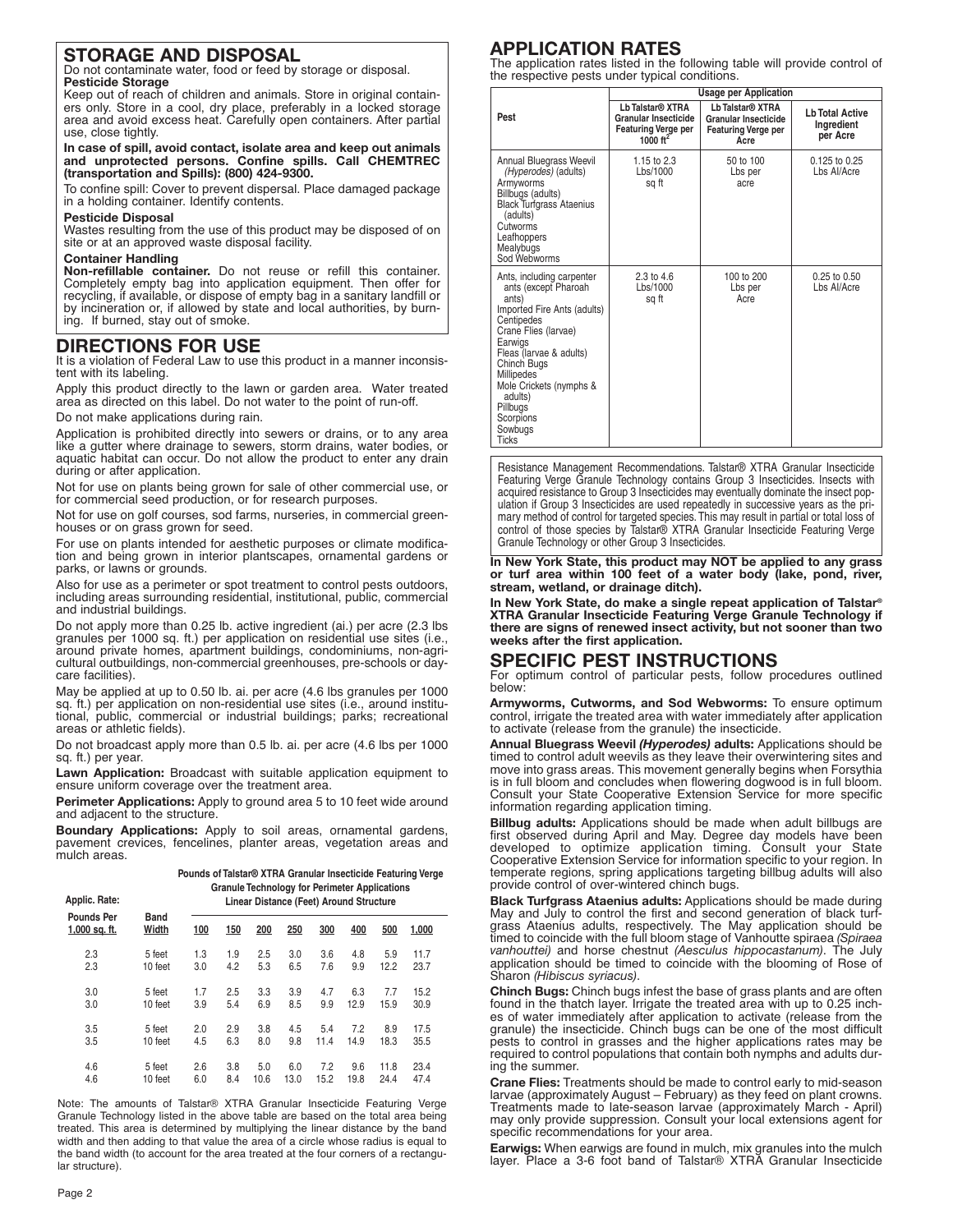Featuring Verge Granule Technology around the building adjacent to the foundation (perimeter treatment) to stop or limit earwigs from getting indoors. Earwigs are attracted to moisture around homes, particularly when the weather turns hot and dry. For best results, eliminate damp, moist conditions in crawl spaces under houses, around exterior water spigots, air-conditioning units and along house foundations. Also, for best results, reduce lighting around doors, windows and other potential entry sites or use exterior sodium vapor yellow lights which attract fewer insects compared to white, neon, halide, or mercury vapor lights.

**Fleas (adults and larvae):** Control is provided for up to seven days. Flea larvae develop in the soil of shaded areas that are accessible to pets or other animals. Irrigate the treated area with up to 0.5 inches of water immediately after application to activate (release from the granule) the insecticide.

**Imported Fire ants:** Control will be optimized by combining broadcast applications that will control foraging workers and newly mated fly-in queens with mound treatments that will control existing colonies. If the soil is not moist, then it is important to irrigate before or soon after application. Broadcast treatments should apply no more than 0.50 lbs ai per acre (4.6 lbs/1000 square feet). Mounds should be treated by applying ½ cup of Talstar® XTRA Granular Insecticide Featuring Verge Granule Technology per mound and then drenching the mound with 1 to 2 gallons of water. The mounds should be treated with sufficient force to break their apex and allow the insecticide solution to flow into the ant tunnels. Treat three feet out around the mound. For best results, apply in cool weather (65 - 80˚ F) or in early morning or late evening hours. This treatment will control the mound within 15 minutes and kill the queen within 24 hours of application. Application of at least 125 lbs/acre (2.8 lbs granules per 1000 sq. ft.) of Talstar® XTRA Granular Insecticide Featuring Verge Granule Technology will provide four months residual activity for control of foraging Imported Fire Ants and newly mated fly-In Queens.

**Mole Cricket adults:** Achieving acceptable control of adult mole crickets is difficult because preferred grass areas are subject to continuous invasion during the early spring by this extremely active stage. Applications should be made as late in the day as possible and should be watered in with up to 0.5 inches of water immediately after treatment. If the soil is not moist, then it is important to irrigate before application to bring the mole crickets closer to the soil surface where contact with the insecticide will be maximized. Grass areas that receive pressure from adult mole crickets should be treated at peak egg hatch to ensure optimum control of subsequent nymph populations (see below).

**Mole Cricket nymphs:** Grass areas that received intense adult mole cricket pressure in the spring should be treated immediately prior to peak egg hatch. Optimal control is achieved at this time because young nymphs are more susceptible to insecticides and they are located near the soil surface where the insecticide is most concentrated. Control of larger, more damaging, nymphs later in the year may require both higher application rates and more frequent applications to maintain acceptable control. Applications should be made as late in the day as possible and should be watered in with up to 0.5 inches of water immediately after treatment. If the soil is not moist, then it is important to irrigate before application to bring the mole crickets closer to the soil surface where contact with the insecticide will be maximized.

**Scorpions:** To ensure optimum control, treat the building perimeter at dusk to prevent outdoor scorpions from entering the building. Scorpions reside hidden in cracks and voids during the day and are active at night at temperatures above 77ºF/25ºC. Resting areas can be identified at night using a blacklight (UV bulb) as scorpions will fluoresce. These areas should also be treated. Prior to treatment, to increase treatment efficacy, remove trash, debris, or firewood that scorpions may use as resting sites.

**Ticks (Including ticks that may transmit Lyme Disease and Rocky Mountain Spotted Fever):** Do not make spot applications. Treat the entire area where exposure to ticks may occur. Use higher application rates when treating areas with dense ground cover or heavy leaf litter. Ticks may be reintroduced from surrounding areas on host animals. Do not allow public use of treated areas during application.

**Deer ticks** *(Ixodes sp.)* have a complicated life cycle that ranges over a two year period and involves four life stages. Applications should be made in mid to late-spring to control larvae and nymphs that reside in the soil and leaf litter.

**American dog ticks** may be a considerable nuisance in suburban settings, particularly where homes are built on land that was previously field or forest. These ticks commonly congregate along paths or roadways where humans are likely to be encountered. Applications should be made as necessary from mid-spring to early fall to control American dog tick larvae, nymphs and adults.

### **SPOT TREATMENT APPLICATIONS**

**Mound Ant Treatment, including Fire Ants:** Apply 1/2 cup of Talstar® XTRA Granular Insecticide Featuring Verge Granule Technology per mound and then drench the mound with 1 to 2 gallons of water. The mound should be drenched with sufficient force to break its apex and allow the insecticide to flow into the ant tunnels. Treat three feet out around the mound. For best results, apply in cool weather (65 to 80˚F) or in early morning or late evening hours. Treat new mounds as they appear. Talstar® XTRA Granular Insecticide Featuring Verge Granule Technology will provide control of ant mounds within four hours. Food utensils such as teaspoons and measuring cups should not be used for food purposes after use with insecticide.

## **INDUSTRIAL NON-AGRICULTURAL APPLI-CATIONS**

(Including Industrial Sites, Parks, Ball Fields and Cemeteries)

**Broadcast and Spot Applications:** For the control of actively foraging ants (including Imported Fire Ants) broadcast uniformly 2.3 to 4.6 lbs Talstar® XTRA Granular Insecticide Featuring Verge Granule Technology per 1000 sq. ft.

**Pad Mounted Electrical Sites:** To reduce or prevent ant mound building activity on electrical pads, uniformly distribute 1.0 to 1.5 Tablespoons of Talstar® XTRA Granular Insecticide Featuring Verge Granule Technology per 4 sq. ft. of mounting pad. Where existing transformers are completely or partially filled with soil excavated by resident ants, remove any excess fill and level the remaining soil prior to application. **Food utensils such as tablespoons must not be used for food purposes after use in measuring pesticides.**

**Note:** Electrical transformers appear to be more attractive to ants during the cooler months. For best results treat in the Fall or early Spring.

### **SPREADER EQUIPMENT SETTINGS**

Broadcast application should be performed with a calibrated commercial broadcast spreader to evenly distribute the granules. Approximate settings for several models are provided in the table below.

| Talstar® XTRA Granular Insecticide Featuring Verge™ Granule Technology -<br><b>Suggested Spreader Setting Guide</b> |                                           |                               |                                |                       |                          |                                                    |                             |                                              |                                                   |
|---------------------------------------------------------------------------------------------------------------------|-------------------------------------------|-------------------------------|--------------------------------|-----------------------|--------------------------|----------------------------------------------------|-----------------------------|----------------------------------------------|---------------------------------------------------|
| Application<br>Rate lbs/1,000<br>sq ft                                                                              | Lesco®<br>25382)<br>Broadcast - JD Rotary | <b>Lesco®</b> Broadcast - Old | Lesco<br>Spreader Model 091186 | Scotts® HandyGreen II | Scotts® SpeedyGreen 2000 | дndersons Accu-Pro 2000, Cone<br>Setting: 8, 3 MPH | Earthway - EV-N-Spread Drop | Earthway<br>3.0 MPH<br>EV-N-SPRED<br>Rotary, | Earthway - EV-N-SPRED - Rotary<br>(2030), 3.5 MPH |
| $1.15$ lbs                                                                                                          | 2.8                                       | F                             | 8.3                            | 4                     | 23/4                     | 6.6                                                | 12.4                        | 13.4                                         | 4.5                                               |
| $2.3$ lbs                                                                                                           | 4                                         | G                             | 10.4                           | $4^*$                 | 51/4                     | 7.5<br>J                                           | 12.6                        | 14.5                                         | 8                                                 |
| 4.6 lbs                                                                                                             | 5.8                                       |                               | 14.6                           | $4***$                | 9                        | K<br>9.2                                           | 13.1                        | 16.8                                         | 14                                                |
| Width Ft.                                                                                                           | 12                                        | 10                            | 8                              | 10                    | 10                       |                                                    | 1.75                        |                                              | 11                                                |
| *Use this setting & make 2 passes over treatment area to achieve 2.3 lbs/1,000 sq ft                                |                                           |                               |                                |                       |                          |                                                    |                             |                                              |                                                   |

\*Use this setting & make 2 passes over treatment area to achieve 2.3 lbs/1,000 sq ft \*\*Use this setting & make 4 passes over treatment area to achieve 4.6 lbs/1,000 sq ft

It is recommended that you calibrate your own spreader periodically.

**RESISTANCE MANAGEMENT:** Some insects are known to develop resistance to products used repeatedly for control. Because the development of resistance cannot be predicted, the use of this product should conform to resistance management strategies established for the use area. Consult your local or state pest management authorities for details.

If resistance to this product develops in your area, this product, or other products with a similar mode of action, may not provide adequate control. If poor performance cannot be attributed to improper application or extreme weather conditions, a resistant strain of insect may be present. If you experience difficulty with control and suspect that resistance is a reasonable cause, immediately consult your local company representative or pest management advisor for the best alternative method of control for your area.

### **Conditions of Sale and Limitation of Warranty and Liability:**

**Notice:** Read the entire Directions for Use and Conditions of Sale and Limitation of Warranty and Liability before buying or using this product. If the terms are not acceptable, return the product at once, unopened, and the purchase price will be refunded.

The Directions for Use of this product must be followed carefully. It is impossible to eliminate all risks inherently associated with the use of this product. Crop injury, ineffectiveness, or other unintended consequences may result because of such factors as manner of use or application, weather or crop conditions beyond the control or FMC or Seller. All such risks shall be assumed by Buyer and User, and, to the extent permitted by applicable law, Buyer and User agree to hold FMC and Seller harmless for any claims relating to such factors.

**Seller warrants that this product conforms to the chemical description on the label and is reasonably fit for the purposes stated on the Directions for Use when used in accordance with the directions under normal conditions of use. TO THE EXTENT PER-MITTED BY APPLICABLE LAW, FMC MAKES NO WARRANTIES OF MERCHANTABILITY OR OF FITNESS FOR A PARTICULAR PUR-POSE, NOR ANY OTHER EXPRESS OR IMPLIED WARRANTIES WITH RESPECT TO THE SELECTION, PURCHASE, OR USE OF**